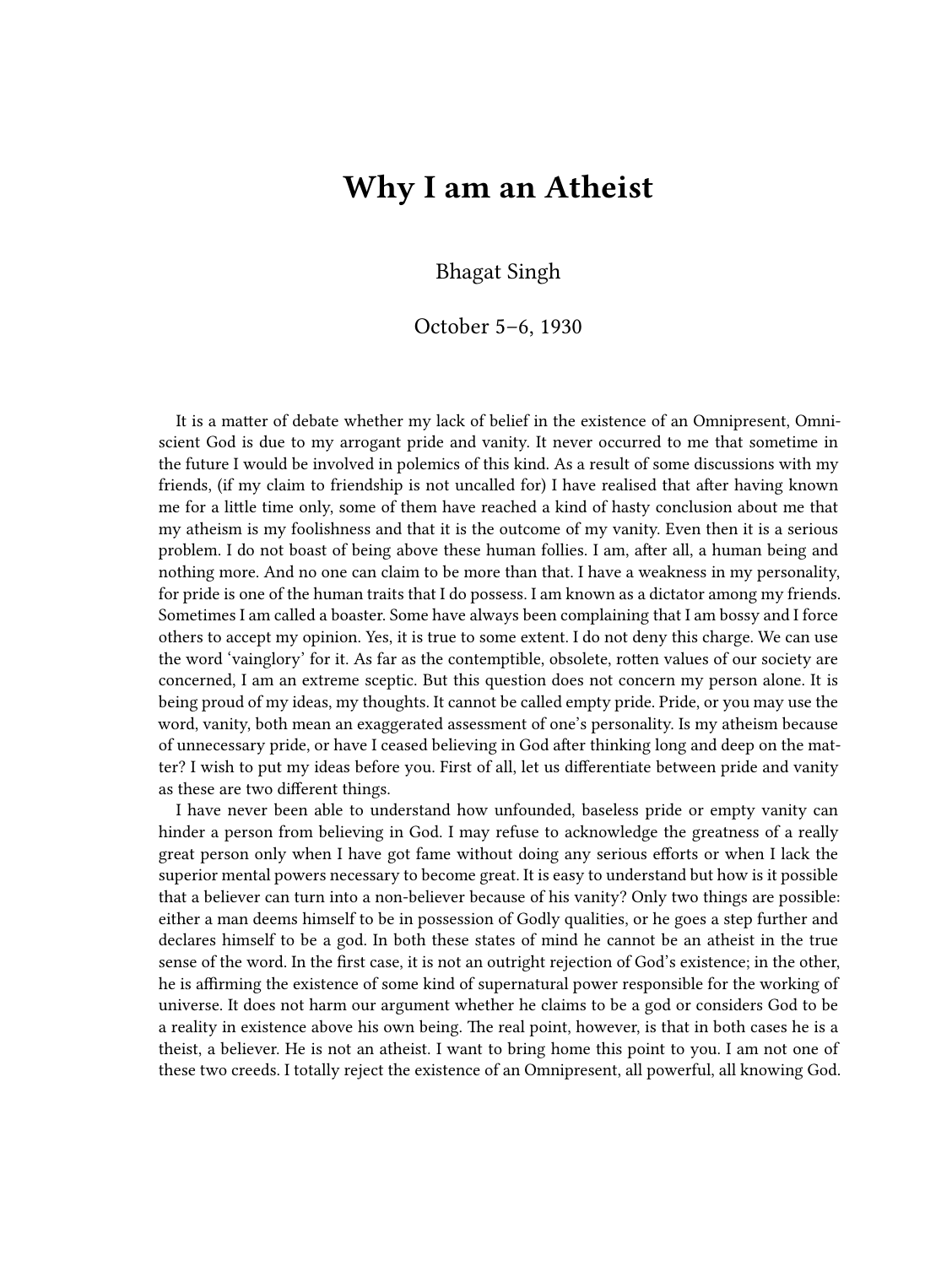Why so? I will discuss it later in the essay. Here I wish to emphasise that I am not an atheist for the reason that I am arrogant or proud or vain; nor am I a demi-god, nor a prophet; no, nor am I God myself. At least one thing is true that I have not evolved this thought because of vanity or pride. In order to answer this question I relate the truth. My friends say that after Delhi bombing and Lahore Conspiracy Case, I rocketed to fame and that this fact has turned my head. Let us discuss why this allegation is incorrect. I did not give up my belief in God after these incidents. I was an atheist even when I was an unknown figure. At least a college student cannot cherish any sort of exaggerated notion of himself that may lead him to atheism. It is true that I was a favourite with some college teachers, but others did not like me. I was never a hardworking or studious boy. I never got an opportunity to be proud. I was very careful in my behaviour and somewhat pessimistic about my future career. I was not completely atheistic in my beliefs. I was brought up under the care and protection of my father. He was a staunch Arya Samaji. An Arya Samaji can be anything but never an atheist. After my elementary education, I was sent to D. A. V College, Lahore. I lived in the boarding house for one year. Besides prayers early in the morning and at dusk time, I sat for hours and chanted religious Mantras. At that time, I was a staunch believer. Then I lived with my father. He was a tolerant man in his religious views. It is due to his teachings that I devoted my life for the cause of liberating my country. But he was not an atheist. His God was an all-pervading Entity. He advised me to offer my prayers every day. In this way I was brought up. In the Non-cooperation days, I got admission to the National College. During my stay in this college, I began thinking over all the religious polemics such that I grew sceptical about the existence of God. In spite of this fact I can say that my belief in God was firm and strong. I grew a beard and 'Kais' (long head of hair as a Sikh religious custom). In spite of this I could not convince myself of the efficacy of Sikh religion or *any religion at all, for that matter*. But I had an unswerving, unwavering belief in God.

Then I joined the Revolutionary Party. The first leader I met had not the courage to openly declare himself an atheist. He was unable to reach any conclusion on this point. Whenever I asked him about the existence of God, he gave me this reply: "You may believe in him when you feel like it." The second leader with whom I came in contact was a firm believer. I should mention his name. It was our respected Comrade Sachindara Nath Sanyal. He was sentenced to life imprisonment in connection with Karachi conspiracy case. Right from the first page of his only book, 'Bandi Jivan' (Incarnated Life) he sings praises to the Glory of God. See the last page of the second part of this book and you find praises showered upon God in the way of a mystic. It is a clear reflection of his thoughts.

According to the prosecution, the 'Revolutionary Leaflet' which was distributed throughout India was the outcome of Sachindara Nath Sanyal's intellectual labour. So often it happens that in revolutionary activities a leader expresses his own ideas which may be very dear to him, but in spite of having differences, the other workers have to acquiesce in them.

In that leaflet, one full paragraph was devoted to the praises of God and His doings which we, human beings, cannot understand. This is sheer mysticism. What I want to point out is that the idea of denying the existence of God did not even occur to the Revolutionary Party. The famous Kakory martyrs, all four of them, passed their last day in prayers. Ram Parshad Bismal was a staunch Arya Samaji. In spite of his vast studies in Socialism and Communism, Rajan Lahiri could not suppress his desire to recite hymns from Upanishads and Gita. There was but only one person among them who did not indulge in such activities. He used to say, "Religion is the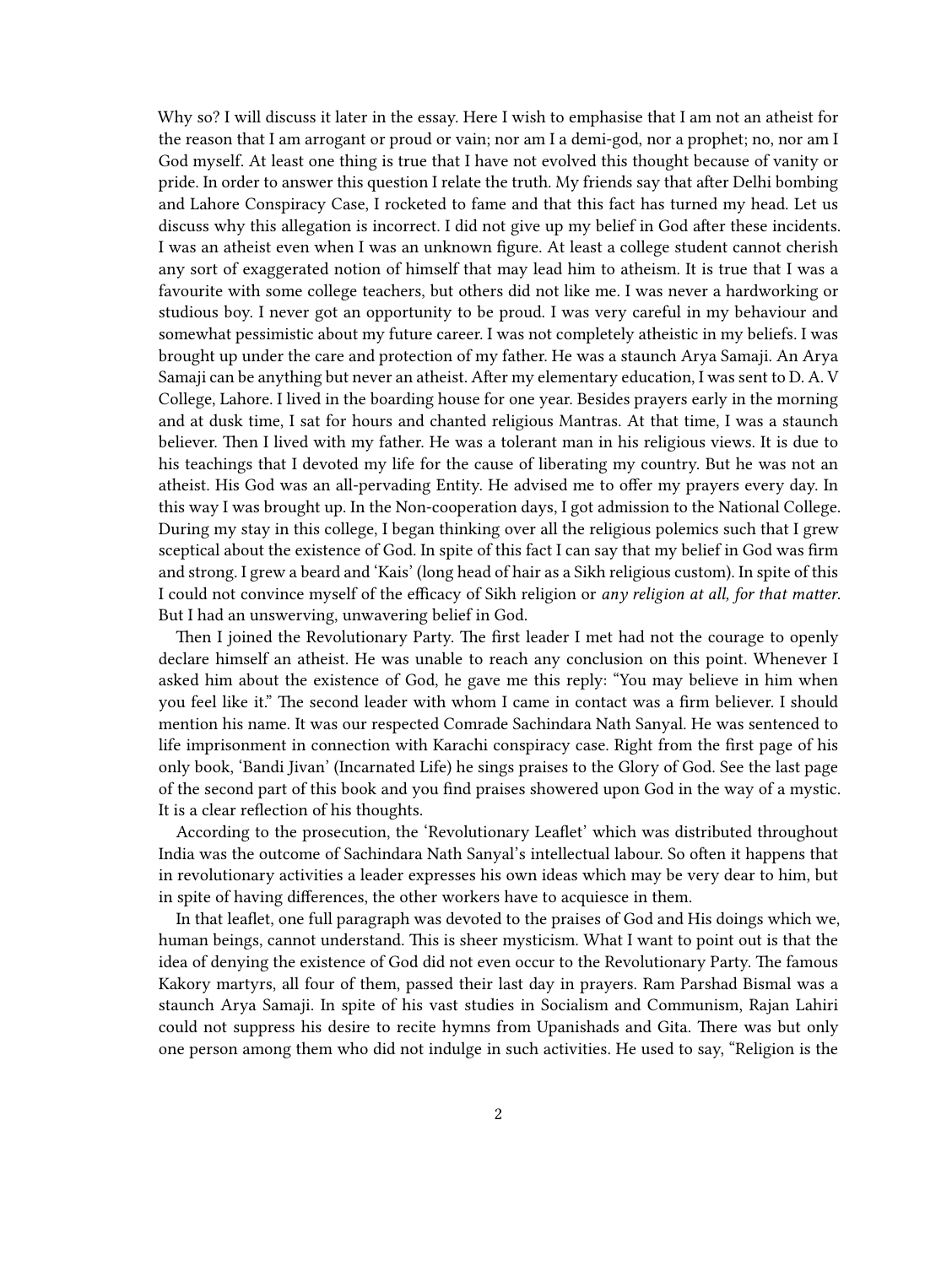outcome of human weakness or the limitation of human knowledge." He is also in prison for life. But he also never dared to deny the existence of God.

Till that time I was only a romantic revolutionary, just a follower of our leaders. Then came the time to shoulder the whole responsibility. For some time, a strong opposition put the very existence of the party into danger. Many leaders as well as many enthusiastic comrades began to uphold the party to ridicule. They jeered at us. I had an apprehension that some day I will also consider it a futile and hopeless task. It was a turning point in my revolutionary career. An incessant desire to study filled my heart. 'Study more and more', said I to myself so that I might be able to face the arguments of my opponents. 'Study' to support your point of view with convincing arguments. And I began to study in a serious manner. My previous beliefs and convictions underwent a radical change. The romance of militancy dominated our predecessors; now serious ideas ousted this way of thinking. No more mysticism! No more blind faith! Now realism was our mode of thinking. At times of terrible necessity, we can resort to extreme methods, but violence produces opposite results in mass movements. I have talked much about our methods. The most important thing was a clear conception of our ideology for which we were waging a long struggle. As there was no election activity going on, I got ample opportunity to study various ideas propounded by various writers. I studied Bakunin, the anarchist leader. I read a few books of Marx, the father of Communism. I also read Lenin and Trotsky and many other writers who successfully carried out revolutions in their countries. All of them were atheists. The ideas contained in Bakunin's 'God and State' seem inconclusive, but it is an interesting book. After that I came across a book 'Common Sense' by Nirlamba Swami. His point of view was a sort of mystical atheism. I developed more interest in this subject. By the end of 1926, I was convinced that the belief in an Almighty, Supreme Being who created, guided and controlled the universe had no sound foundations. I began discussions on this subject with my friends. I had openly declared myself an atheist. What it meant will be discussed in the following lines.

In May 1927, I was arrested in Lahore. This arrest came as a big surprise for me. I had not the least idea that I was wanted by the police. I was passing through a garden and all of a sudden the police surrounded me. To my own surprise, I was very calm at that time. I was in full control of myself. I was taken into police custody. The next day I was taken to the Railway Police lockup where I spent a whole month. After many days' conversation with police personnel, I guessed that they had some information about my connection with the Kakori Party. I felt they had some intelligence of my other activities in the revolutionary movement. They told me that I was in Lucknow during the Kakori Party Trial so that I might devise a scheme to rescue the culprits. They also said that after the plan had been approved, we procured some bombs and by way of test, one of those bombs was thrown into a crowd on the occasion of Dussehra in 1926. They offered to release me on condition that I gave a statement on the activities of the Revolutionary Party. In this way I would be set free and even rewarded and I would not be produced as an approver in the court. I could not help laughing at their proposals. It was all humbug. People who have ideas like ours do not throw bombs at their own innocent people. One day, Mr. Newman, the then senior Superintendent of CID, came to me. After a long talk which was full of sympathetic words, he imparted to me what he considered to be sad news, that if I did not give any statement as demanded by them, they would be forced to send me up for trial for conspiracy to wage war in connection with Kakori Case and also for brutal killings in Dussehra gathering. After that he said that he had sufficient evidence to get me convicted and hanged.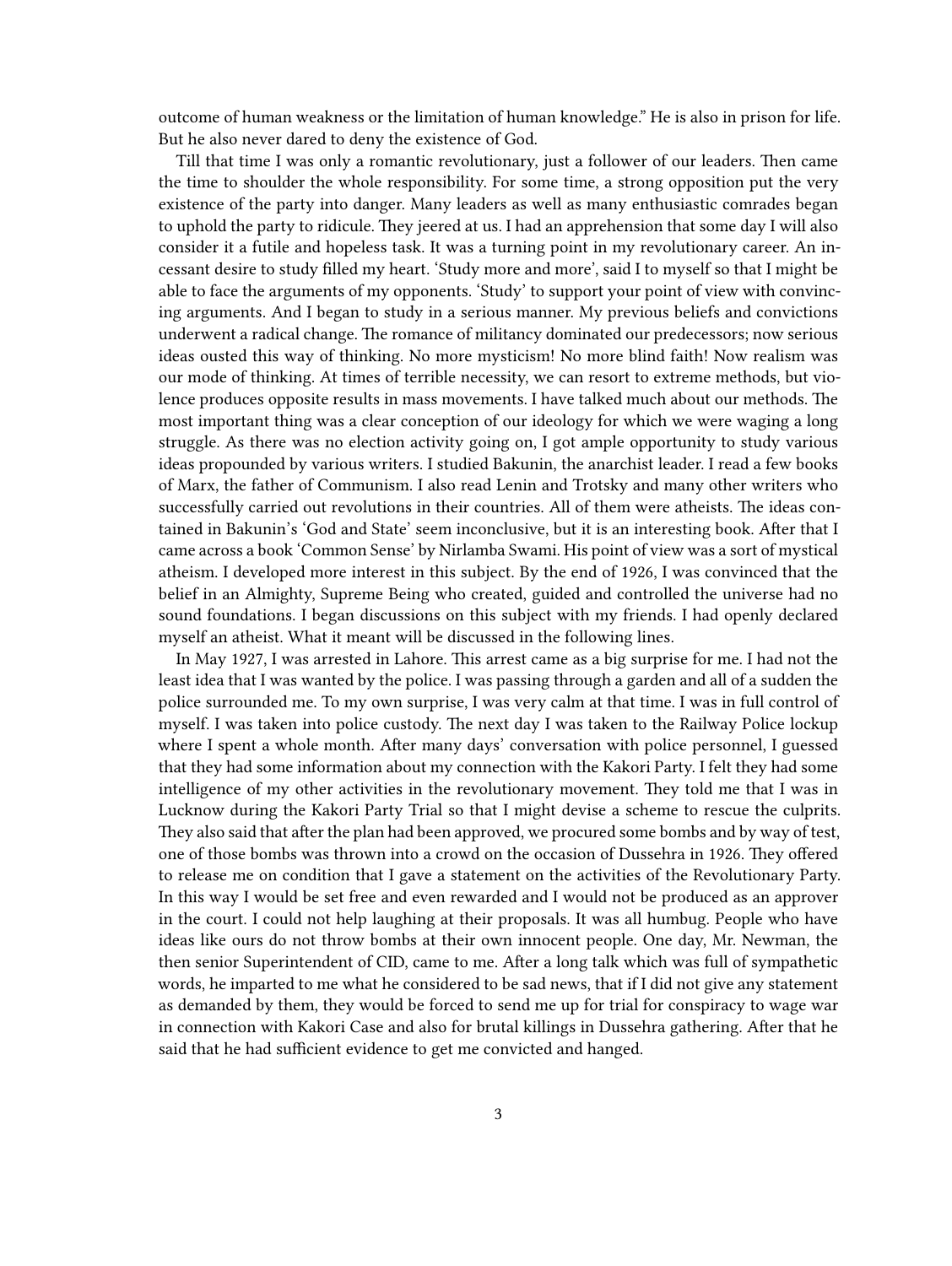I was completely innocent, but I believed that the police had sufficient power to do it if they desired it to be so. The same day some police officers persuaded me to offer my prayers to God two times regularly. I was an atheist. I thought that I would settle it to myself whether I could brag only in days of peace and happiness that I was an atheist, or in those hard times I could be steadfast in my convictions. After a long debate with myself, I reached the conclusion that I could not even pretend to be a believer nor could I offer my prayers to God. No, I never did it. It was time of trial and I would come out of it successful. These were my thoughts. Never for a moment did I desire to save my life. So I was a true atheist then and I am an atheist now. It was not an easy task to face that ordeal. Beliefs make it easier to go through hardships, even make them pleasant. Man can find a strong support in God and an encouraging consolation in His Name. If you have no belief in Him, then there is no alternative but to depend upon yourself. It is not child's play to stand firm on your feet amid storms and strong winds. In difficult times, vanity, if it remains, evaporates and man cannot find the courage to defy beliefs held in common esteem by the people. If he really revolts against such beliefs, we must conclude that it is not sheer vanity; he has some kind of extraordinary strength. This is exactly the situation now. First of all we all know what the judgement will be. It is to be pronounced in a week or so. I am going to sacrifice my life for a cause. What more consolation can there be! A God-believing Hindu may expect to be reborn a king; a Muslim or a Christian might dream of the luxuries he hopes to enjoy in paradise as a reward for his sufferings and sacrifices. What hope should I entertain? I know that will be the end when the rope is tightened round my neck and the rafters move from under my feet. To use more precise religious terminology, that will be the moment of utter annihilation. My soul will come to nothing. If I take the courage to take the matter in the light of 'Reward', I see that a short life of struggle with no such magnificent end shall itself be my 'Reward.' That is all. Without any selfish motive of getting any reward here or in the hereafter, quite disinterestedly have I devoted my life to the cause of freedom. I could not act otherwise. The day shall usher in a new era of liberty when a large number of men and women, taking courage from the idea of serving humanity and liberating them from sufferings and distress, decide that there is no alternative before them except devoting their lives for this cause. They will wage a war against their oppressors, tyrants or exploiters, not to become kings, or to gain any reward here or in the next birth or after death in paradise; but to cast off the yoke of slavery, to establish liberty and peace they will tread this perilous, but glorious path. Can the pride they take in their noble cause be called vanity? Who is there rash enough to call it so? To him I say either he is foolish or wicked. Leave such a fellow alone for he cannot realise the depth, the emotions, the sentiment and the noble feelings that surge in that heart. His heart is dead, a mere lump of flesh, devoid of feelings. His convictions are infirm, his emotions feeble. His selfish interests have made him incapable of seeing the truth. The epithet 'vanity' is always hurled at the strength we get from our convictions.

You go against popular feelings; you criticise a hero, a great man who is generally believed to be above criticism. What happens? No one will answer your arguments in a rational way; rather you will be considered vainglorious. Its reason is mental insipidity. Merciless criticism and independent thinking are the two necessary traits of revolutionary thinking. As Mahatmaji is great, he is above criticism; as he has risen above, all that he says in the field of politics, religion, Ethics is right. You agree or not, it is binding upon you to take it as truth. This is not constructive thinking. We do not take a leap forward; we go many steps back.

Our forefathers evolved faith in some kind of Supreme Being, therefore, one who ventures to challenge the validity of that faith or denies the existence of God, shall be called a Kafir (infidel),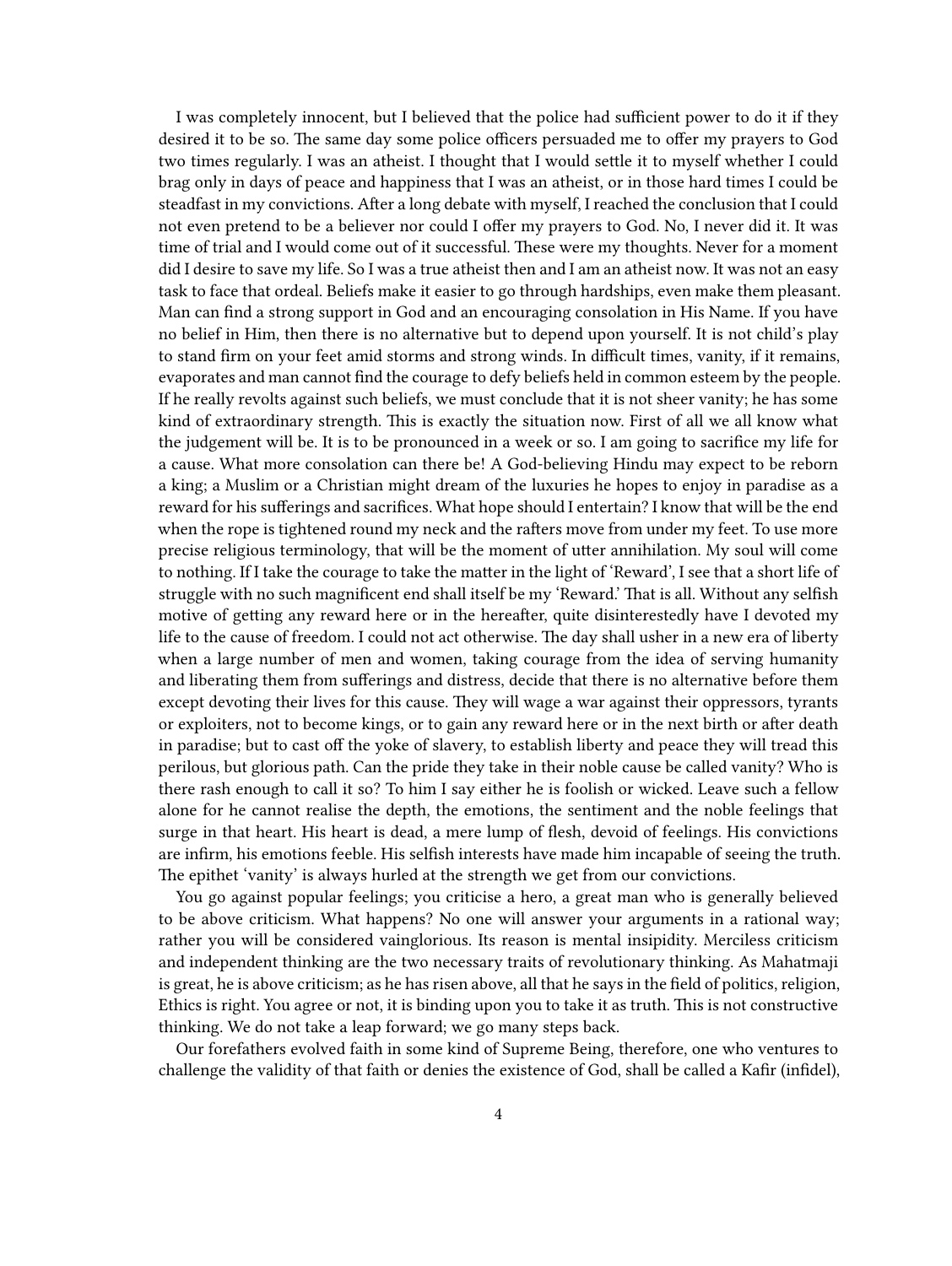or a renegade. Even if his arguments are so strong that it is impossible to refute them, if his spirit is so strong that he cannot be bowed down by the threats of misfortune that may befall him through the wrath of the Almighty, he shall be decried as vainglorious. Then why should we waste our time in such discussions? This question has come before the people for the first time, hence the necessity and usefulness of such long discussions.

As far as the first question is concerned, I think I have made it clear that I did not turn atheist because of vanity. Only my readers, not I, can decide whether my arguments carry weight. If I were a believer, I know in the present circumstances my life would have been easier; the burden lighter. My disbelief in God has turned all the circumstances too harsh and this situation can deteriorate further. Being a little mystical can give the circumstances a poetic turn. But I need no opiate to meet my end. I am a realistic man. I want to overpower this tendency in me with the help of Reason. I am not always successful in such attempts. But it is man's duty to try and make efforts. Success depends on chance and circumstances.

Now we come to the second question: if it is not vanity, there ought to be some sound reason for rejection of age-old belief in God. Yes, I come to this question. I think that any man who has some reasoning power always tries to understand the life and people around him with the help of this faculty. Where concrete proofs are lacking, [mystical] philosophy creeps in. As I have indicated, one of my revolutionary friends used to say that "philosophy is the outcome of human weakness." Our ancestors had the leisure to solve the mysteries of the world, its past, its present and its future, its whys and its wherefores, but having been terribly short of direct proofs, every one of them tried to solve the problem in his own way. Hence we find wide differences in the fundamentals of various religious creeds. Sometimes they take very antagonistic and conflicting forms. We find differences in Oriental and Occidental philosophies. There are differences even amongst various schools of thoughts in each hemisphere. In Asian religions, the Muslim religion is completely incompatible with the Hindu faith. In India itself, Buddhism and Jainism are sometimes quite separate from Brahmanism. Then in Brahmanism itself, we find two conflicting sects: Aarya Samaj and Snatan Dheram. Charwak is yet another independent thinker of the past ages. He challenged the Authority of God. All these faiths differ on many fundamental questions, but each of them claims to be the only true religion. This is the root of the evil. Instead of developing the ideas and experiments of ancient thinkers, thus providing ourselves with the ideological weapon for the future struggle, – lethargic, idle, fanatical as we are – we cling to orthodox religion and in this way reduce human awakening to a stagnant pool.

It is necessary for every person who stands for progress to criticise every tenet of old beliefs. Item by item he has to challenge the efficacy of old faith. He has to analyse and understand all the details. If after rigorous reasoning, one is led to believe in any theory of philosophy, his faith is appreciated. His reasoning may be mistaken and even fallacious. But there is chance that he will be corrected because Reason is the guiding principle of his life. But belief, I should say blind belief is disastrous. It deprives a man of his understanding power and makes him reactionary.

Any person who claims to be a realist has to challenge the truth of old beliefs. If faith cannot withstand the onslaught of reason, it collapses. After that his task should be to do the groundwork for new philosophy. This is the negative side. After that comes in the positive work in which some material of the olden times can be used to construct the pillars of new philosophy. As far as I am concerned, I admit that I lack sufficient study in this field. I had a great desire to study the Oriental Philosophy, but I could get ample opportunity or sufficient time to do so. But so far as I reject the old time beliefs, it is not a matter of countering belief with belief, rather I can challenge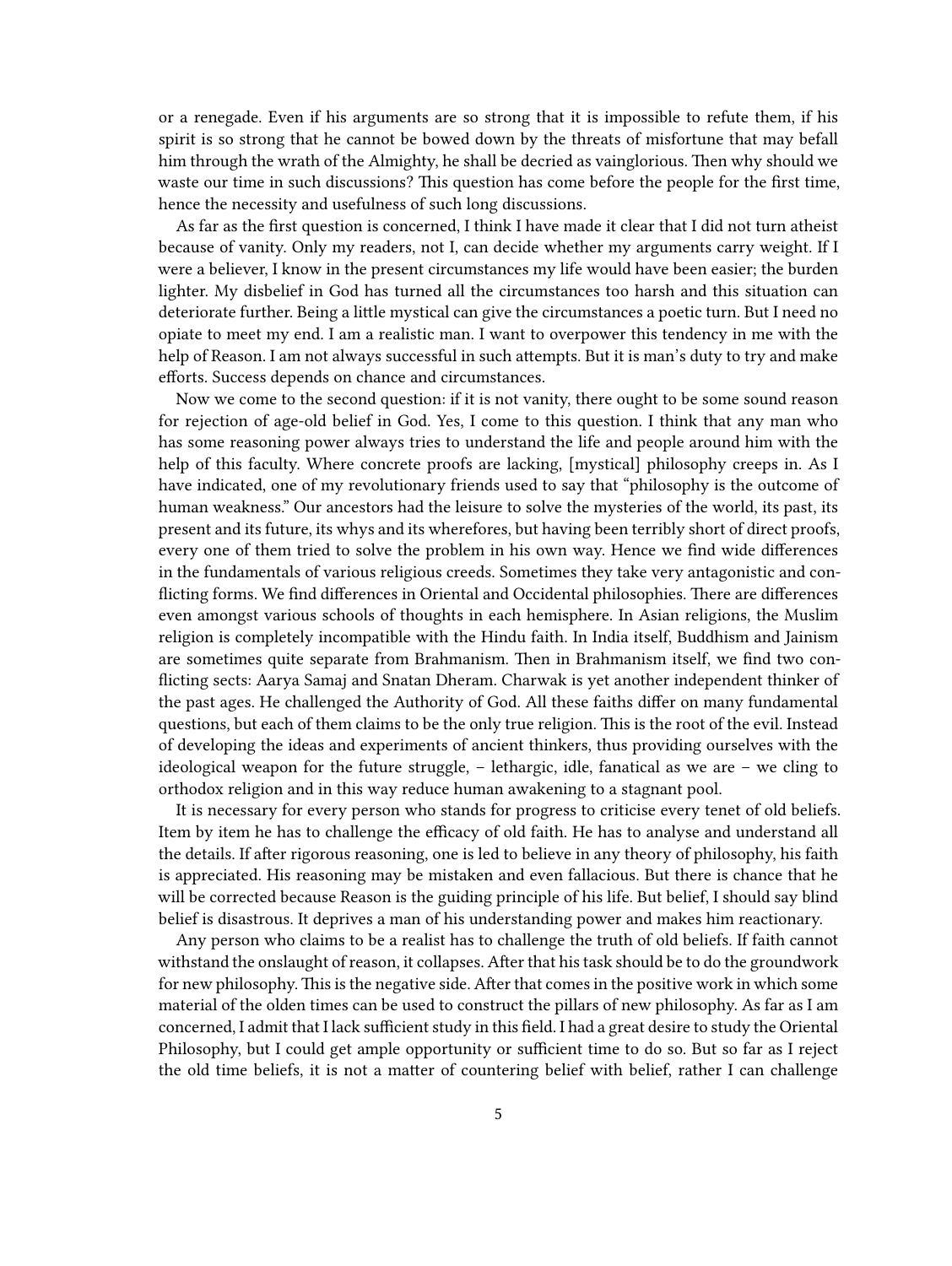the efficacy of old beliefs with sound arguments. We believe in nature and that human progress depends on the domination of man over nature. There is no conscious power behind it. This is our philosophy.

Being atheist, I ask a few questions from theists:

1. If, as you believe there is an Almighty, Omnipresent, Omniscient God, who created the earth or universe, please let me know, first of all, as to why he created this world. This world which is full of woe and grief, and countless miseries, where not even one person lives in peace.

2. Pray, don't say it is His law. If He is bound by any law, He is not Omnipotent. Don't say it is His pleasure. Nero burnt one Rome. He killed a very limited number of people. He caused only a few tragedies, all for his morbid enjoyment. But what is his place in history? By what names do we remember him? All the disparaging epithets are hurled at him. Pages are blackened with invective diatribes condemning Nero: the tyrant, the heartless, the wicked.

One Genghis Khan killed a few thousand people to seek pleasure in it and we hate the very name. Now, how will you justify your all powerful, eternal Nero, who every day, every moment continues his pastime of killing people? How can you support his doings which surpass those of Genghis Khan in cruelty and in misery inflicted upon people? I ask why the Almighty created this world which is nothing but a living hell, a place of constant and bitter unrest. Why did he create man when he had the power not to do so? Have you any answer to these questions? You will say that it is to reward the sufferer and punish the evildoer in the hereafter. Well, well, how far will you justify a man who first of all inflicts injuries on your body and then applies soft and soothing ointment on them? How far the supporters and organizers of Gladiator bouts were justified in throwing men before half starved lions, later to be cared for and looked after well if they escaped this horrible death. That is why I ask: Was the creation of man intended to derive this kind of pleasure?

Open your eyes and see millions of people dying of hunger in slums and huts dirtier than the grim dungeons of prisons; just see the labourers patiently or say apathetically while the rich vampires suck their blood; bring to mind the wastage of human energy that will make a man with a little common sense shiver in horror. Just observe rich nations throwing their surplus produce into the sea instead of distributing it among the needy and deprived. There are palaces of kings built upon the foundations laid with human bones. Let them see all this and say "All is well in God's Kingdom." Why so? This is my question. You are silent. All right. I proceed to my next point.

You, the Hindus, would say: Whosoever undergoes sufferings in this life, must have been a sinner in his previous birth. It is tantamount to saying that those who are oppressors now were Godly people then, in their previous births. For this reason alone they hold power in their hands. Let me say it plainly that your ancestors were shrewd people. They were always in search of petty hoaxes to play upon people and snatch from them the power of Reason. Let us analyse how much this argument carries weight!

Those who are well versed in the philosophy of Jurisprudence relate three of four justifications for the punishment that is to be inflicted upon a wrong-doer. These are: revenge, reform, and deterrence. The Retribution Theory is now condemned by all the thinkers. Deterrent theory is on the anvil for its flaws. Reformative theory is now widely accepted and considered to be necessary for human progress. It aims at reforming the culprit and converting him into a peace-loving citizen. But what in essence is God's Punishment even if it is inflicted on a person who has really done some harm? For the sake of argument we agree for a moment that a person committed some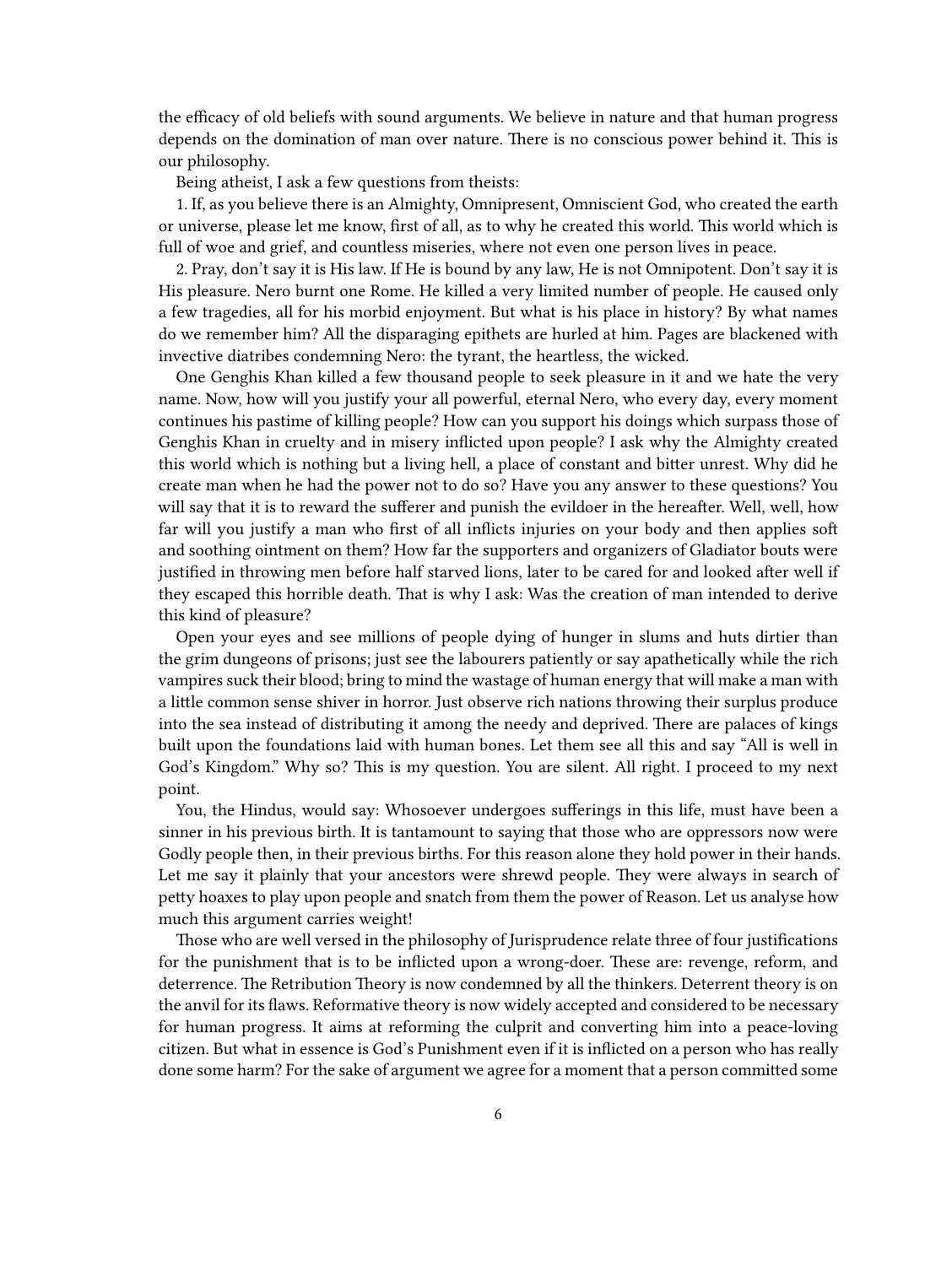crime in his previous birth and God punished him by changing his shape into a cow, cat, tree, or any other animal. You may enumerate the number of these variations in Godly Punishment to be at least eighty-four lack. Tell me, has this tomfoolery, perpetrated in the name of punishment, any reformative effect on human man? How many of them have you met who were donkeys in their previous births for having committed any sin? Absolutely no one of this sort! The so called theory of 'Puranas' (transmigration) is nothing but a fairy-tale. I do not have any intention to bring this unutterable trash under discussion. Do you really know the most cursed sin in this world is to be poor? Yes, poverty is a sin; it is a punishment! Cursed be the theoretician, jurist or legislator who proposes such measures as push man into the quagmire of more heinous sins. Did it not occur to your All Knowing God or he could learn the truth only after millions had undergone untold sufferings and hardships? What, according to your theory, is the fate of a person who, by no sin of his own, has been born into a family of low caste people? He is poor so he cannot go to a school. It is his fate to be shunned and hated by those who are born into a high caste. His ignorance, his poverty, and the contempt he receives from others will harden his heart towards society. Supposing that he commits a sin, who shall bear the consequences? God, or he, or the learned people of that society? What is your view about those punishments inflicted on the people who were deliberately kept ignorant by selfish and proud Brahmans? If by chance these poor creatures heard a few words of your sacred books, Vedas, these Brahmans poured melted lead into their ears. If they committed any sin, who was to be held responsible? Who was to bear the brunt? My dear friends, these theories have been coined by the privileged classes. They try to justify the power they have usurped and the riches they have robbed with the help of such theories. Perhaps it was the writer Upton Sinclair who wrote (Bhagat Singh is referring to Sinclair's pamphlet 'Profits of Religion' – MIA transcriber) somewhere "only make a man firm believer in the immortality of soul, then rob him of all that he possesses. He will willingly help you in the process." The dirty alliance between religious preachers and possessors of power brought the boon of prisons, gallows, knouts and above all such theories for the mankind.

I ask why your Omnipotent God does not hold a man back when he is about to commit a sin or offence. It is child's play for God. Why did He not kill war lords? Why did He not obliterate the fury of war from their minds? In this way He could have saved humanity of many a great calamity and horror. Why does He not infuse humanistic sentiments into the minds of the Britishers so that they may willingly leave India? I ask why He does not fill the hearts of all capitalist classes with altruistic humanism that prompts them to give up personal possession of the means of production and this will free the whole labouring humanity from the shackles of money. You want to argue the practicability of Socialist theory, I leave it to your Almighty God to enforce it. Common people understand the merits of Socialist theory as far as general welfare is concerned but they oppose it under the pretext that it cannot be implemented. Let the Almighty step in and arrange things in a proper way. No more logic chopping! I tell you that the British rule is not there because God willed it but for the reason that we lack the will and courage to oppose it. Not that they are keeping us under subjugation with the consent of God, but it is with the force of guns and rifles, bombs and bullets, police and militia, and above all because of our apathy that they are successfully committing the most deplorable sin, that is, the exploitation of one nation by another. Where is God? What is He doing? Is He getting a diseased pleasure out of it? A Nero! A Genghis Khan! Down with Him!

Now another piece of manufactured logic! You ask me how I will explain the origin of this world and origin of man. Charles Darwin has tried to throw some light on this subject. Study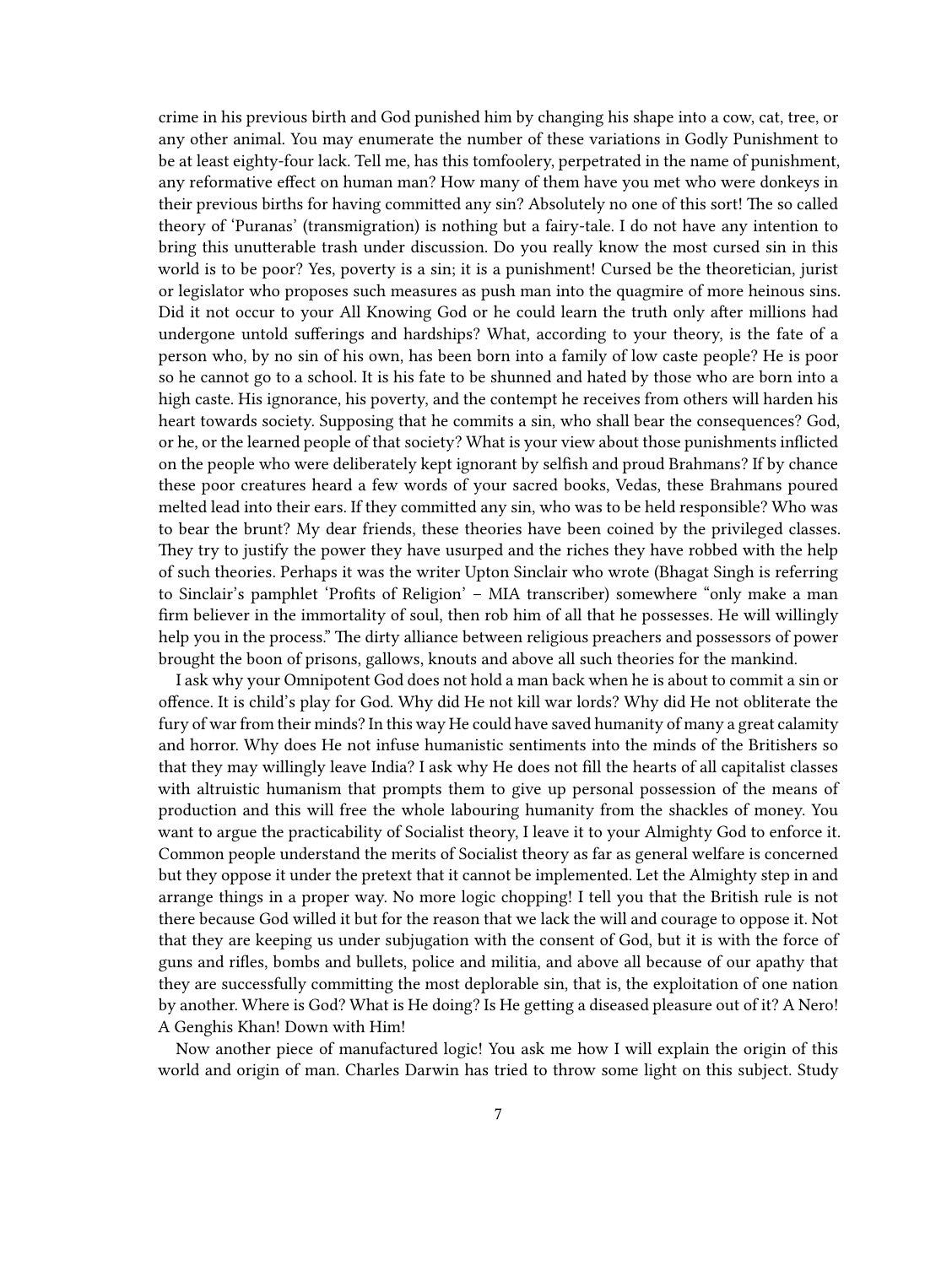his book. Also, have a look at Sohan Swami's "Commonsense." You will get a satisfactory answer. This topic is concerned with Biology and Natural History. This is a phenomenon of nature. The accidental mixture of different substances in the form of Nebulae gave birth to this earth. When? Study history to know this. The same process caused the evolution of animals and in the long run that of man. Read Darwin's 'Origin of Species.' All the later progress is due to man's constant conflict with nature and his efforts to utilise nature for his own benefit. This is the briefest sketch of this phenomenon.

Your next question will be why a child is born blind or lame even if he was not a sinner in his previous birth. This problem has been explained in a satisfactory manner by biologists as a mere biological phenomenon. According to them the whole burden rests upon the shoulders of parents whose conscious or unconscious deeds caused mutilation of the child prior to his birth.

You may thrust yet another question at me, though it is merely childish. The question is: If God does not really exist, why do people come to believe in Him? Brief and concise my answer will be. As they come to believe in ghosts, and evil spirits, so they also evolve a kind of belief in God: the only difference being that God is almost a universal phenomenon and well developed theological philosophy. However, I do disagree with radical philosophy. It attributes His origin to the ingenuity of exploiters who wanted to keep the people under their subjugation by preaching the existence of a Supreme Being; thus claimed an authority and sanction from Him for their privileged position. I do not differ on the essential point that all religions, faiths, theological philosophies, and religious creeds and all other such institutions in the long run become supporters of the tyrannical and exploiting institutions, men and classes. Rebellion against any king has always been a sin in every religion.

As regard the origin of God, my thought is that man created God in his imagination when he realized his weaknesses, limitations and shortcomings. In this way he got the courage to face all the trying circumstances and to meet all dangers that might occur in his life and also to restrain his outbursts in prosperity and affluence. God, with his whimsical laws and parental generosity was painted with variegated colours of imagination. He was used as a deterrent factor when his fury and his laws were repeatedly propagated so that man might not become a danger to society. He was the cry of the distressed soul for he was believed to stand as father and mother, sister and brother, brother and friend when in time of distress a man was left alone and helpless. He was Almighty and could do anything. The idea of God is helpful to a man in distress.

Society must fight against this belief in God as it fought against idol worship and other narrow conceptions of religion. In this way man will try to stand on his feet. Being realistic, he will have to throw his faith aside and face all adversaries with courage and valour. That is exactly my state of mind. My friends, it is not my vanity; it is my mode of thinking that has made me an atheist. I don't think that by strengthening my belief in God and by offering prayers to Him every day, (this I consider to be the most degraded act on the part of man) I can bring improvement in my situation, nor can I further deteriorate it. I have read of many atheists facing all troubles boldly, so I am trying to stand like a man with the head high and erect to the last; even on the gallows.

Let us see how steadfast I am. One of my friends asked me to pray. When informed of my atheism, he said, "When your last days come, you will begin to believe." I said, "No, dear sir, Never shall it happen. I consider it to be an act of degradation and demoralisation. For such petty selfish motives, I shall never pray." Reader and friends, is it vanity? If it is, I stand for it.